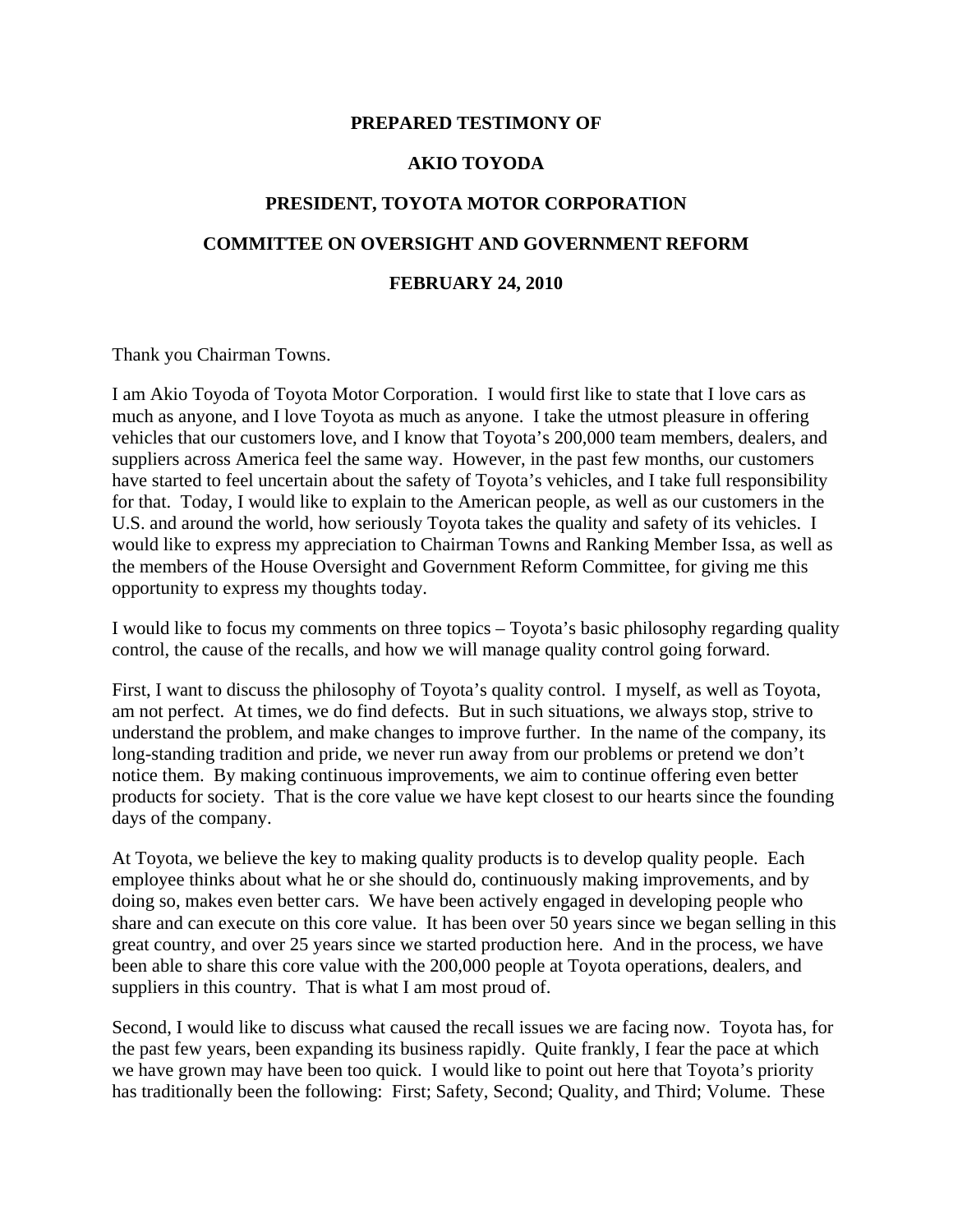priorities became confused, and we were not able to stop, think, and make improvements as much as we were able to before, and our basic stance to listen to customers' voices to make better products has weakened somewhat. We pursued growth over the speed at which we were able to develop our people and our organization, and we should sincerely be mindful of that. I regret that this has resulted in the safety issues described in the recalls we face today, and I am deeply sorry for any accidents that Toyota drivers have experienced.

Especially, I would like to extend my condolences to the members of the Saylor family, for the accident in San Diego. I would like to send my prayers again, and I will do everything in my power to ensure that such a tragedy never happens again.

Since last June, when I first took office, I have personally placed the highest priority on improving quality over quantity, and I have shared that direction with our stakeholders. As you well know, I am the grandson of the founder, and all the Toyota vehicles bear my name. For me, when the cars are damaged, it is as though I am as well. I, more than anyone, wish for Toyota's cars to be safe, and for our customers to feel safe when they use our vehicles. Under my leadership, I would like to reaffirm our values of placing safety and quality the highest on our list of priorities, which we have held to firmly from the time we were founded. I will also strive to devise a system in which we can surely execute what we value.

Third, I would like to discuss how we plan to manage quality control as we go forward. Up to now, any decisions on conducting recalls have been made by the Customer Quality Engineering Division at Toyota Motor Corporation in Japan. This division confirms whether there are technical problems and makes a decision on the necessity of a recall. However, reflecting on the issues today, what we lacked was the customers' perspective.

To make improvements on this, we will make the following changes to the recall decisionmaking process. When recall decisions are made, a step will be added in the process to ensure that management will make a responsible decision from the perspective of "customer safety first." To do that, we will devise a system in which customers' voices around the world will reach our management in a timely manner, and also a system in which each region will be able to make decisions as necessary. Further, we will form a quality advisory group composed of respected outside experts from North America and around the world to ensure that we do not make a misguided decision. Finally, we will invest heavily in quality in the U.S., through the establishment of an Automotive Center of Quality Excellence, the introduction of a new position – Product Safety Executive, and the sharing of more information and responsibility within the company for product quality decisions, including defects and recalls.

Even more importantly, I will ensure that members of the management team actually drive the cars, and that they check for themselves where the problem lies as well as its severity. I myself am a trained test driver. As a professional, I am able to check on problems in a car, and can understand how severe the safety concern is in a car. I drove the vehicles in the accelerator pedal recall as well as the Prius, comparing the vehicles before and after the remedy in various environmental settings. I believe that only by examining the problems on-site, can one make decisions from the customer perspective. One cannot rely on reports or data in a meeting room.